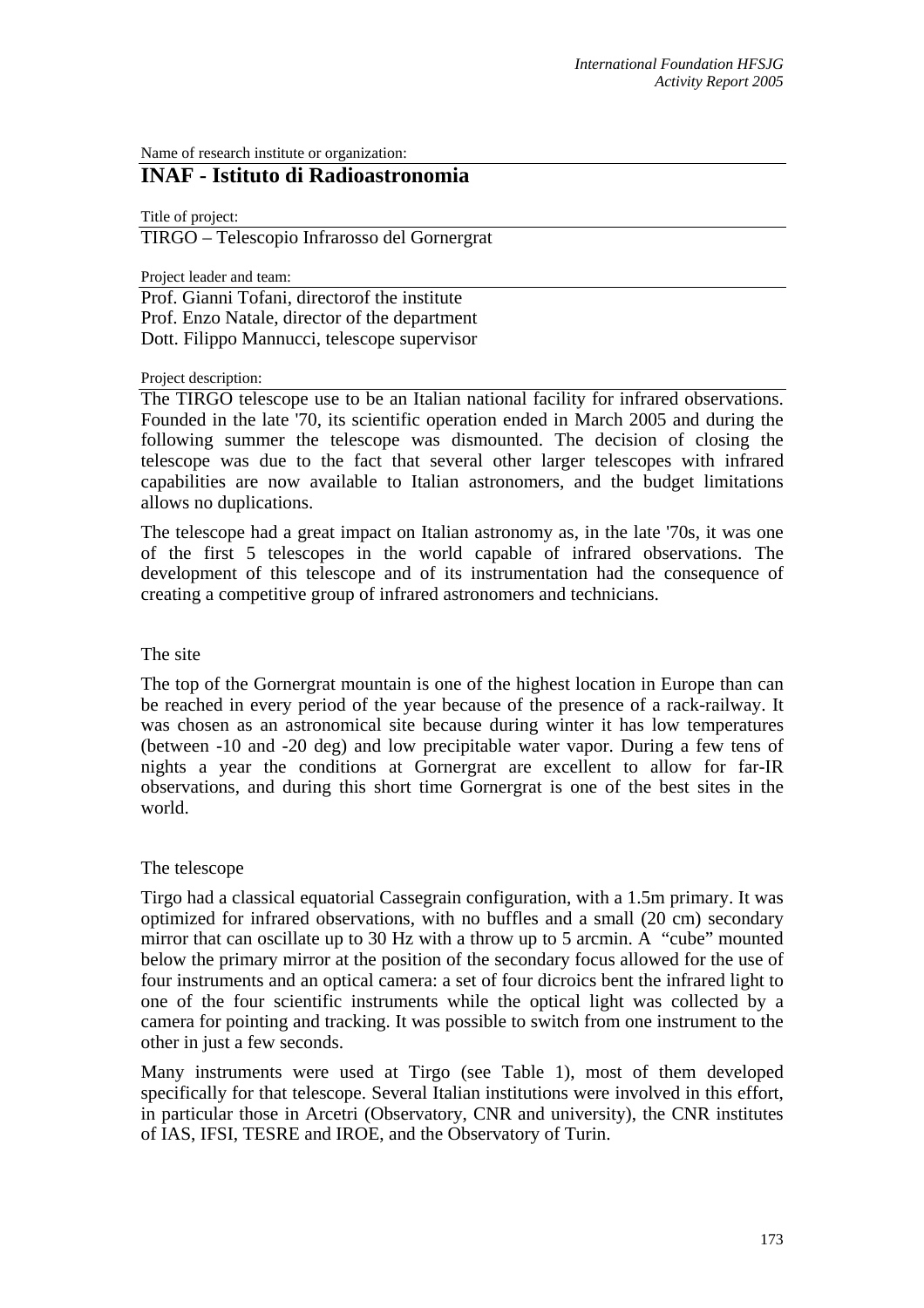| Table 1                          |
|----------------------------------|
| <b>Instruments used at TIRGO</b> |
| near-IR InSb photometer          |
| mm GaGe photometer               |
| Optical photometer               |
| mid-IR spectrometer              |
| mid-IR camera TIRCAM             |
| mid-IR camera CAMIRAS            |
| mid-IR bolometer                 |
| mid-IR camera TCMIRC             |
| far-IR bolometer                 |
| near-IR InSb photometer FIRT     |
| near-IR spectrometer GOSPEC      |
| near-IR camera ARNICA            |
| near-IR spectrometer LONGSP      |
| mid-IR camera TIRCAM2            |
| optical intensified camera       |
| optical CCD camera               |
| 800Ghz heterodine                |

Tirgo was an Italian national facility open also to foreign astronomers. A national time allocation committee was in charge of reviewing the proposals twice a year and assigning observing time. Tirgo produced about 340 (known) papers, including over 160 refereed papers.

# Data Archive

All the data taken after 1992 by ARNICA and LONGSP are publicly available in the web site html://tirgo.arcetri.astro.it/. A web form allows the selection of the data from object name, target position, night of observation, filter or file name. A total of about 330.000 images are available, 45GB of data.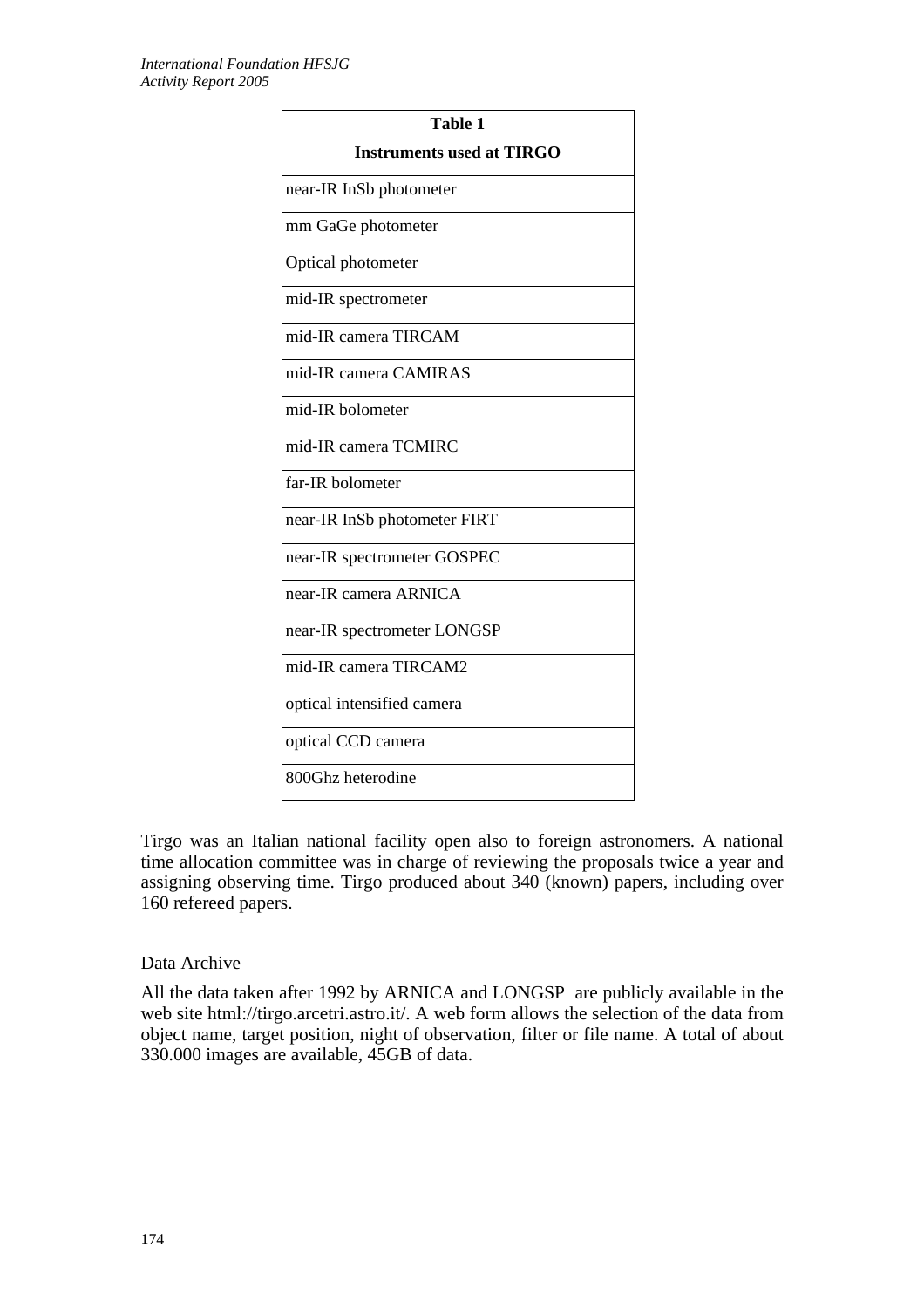

**Figure 1:** *Upper panel*: lunar occultation of SAO77810. The dots are the observation, the solid line a model it. The residuals are also shown. The source turns out to be a riple star with the intensities shown in the right panel (Richichi et al., 2000}. *Lower panel*: Temperature scale of the cold stars between classes K0 and M10 (Richichi et al., 1999} as measured using mostly radii and photometry obtained at Tirgo. The solid line is the obtained mean calibration, the dashed lines represent the range of associated error.

## Some representative results

Many scientific problems were addressed by Tirgo in 20 years of observations. Here some of them are listed to resume the scientific activity at the telescope. The listed works are not necessary the most important in their fields, as the choice didn't follow any objective rule.

## Lunar Occultations

When a source is covered by the edge of the moon during its motion, the diffraction pattern produced is a function of the shape and the dimension of the source. Using sophisticated deconvolution algorithms, stellar diameters as small as a few milliarcsec (mas) can be measured with precision of about 1 mas, and the stellar multiplicity can be accurately tested. Lunar occultations is one of the oldest Tirgo projects, started in December 1985 and recorded more than 400 lunar occultations by using both FIRT and ARNICA. The main scientific targets are the measure of the frequency of binary stars, constraining models of star formation, and the measure of the star diameter, a very important parameter to study the stellar structure. Among the results, the discovery of several tens of new binary and multiple stars (Richichi et al.,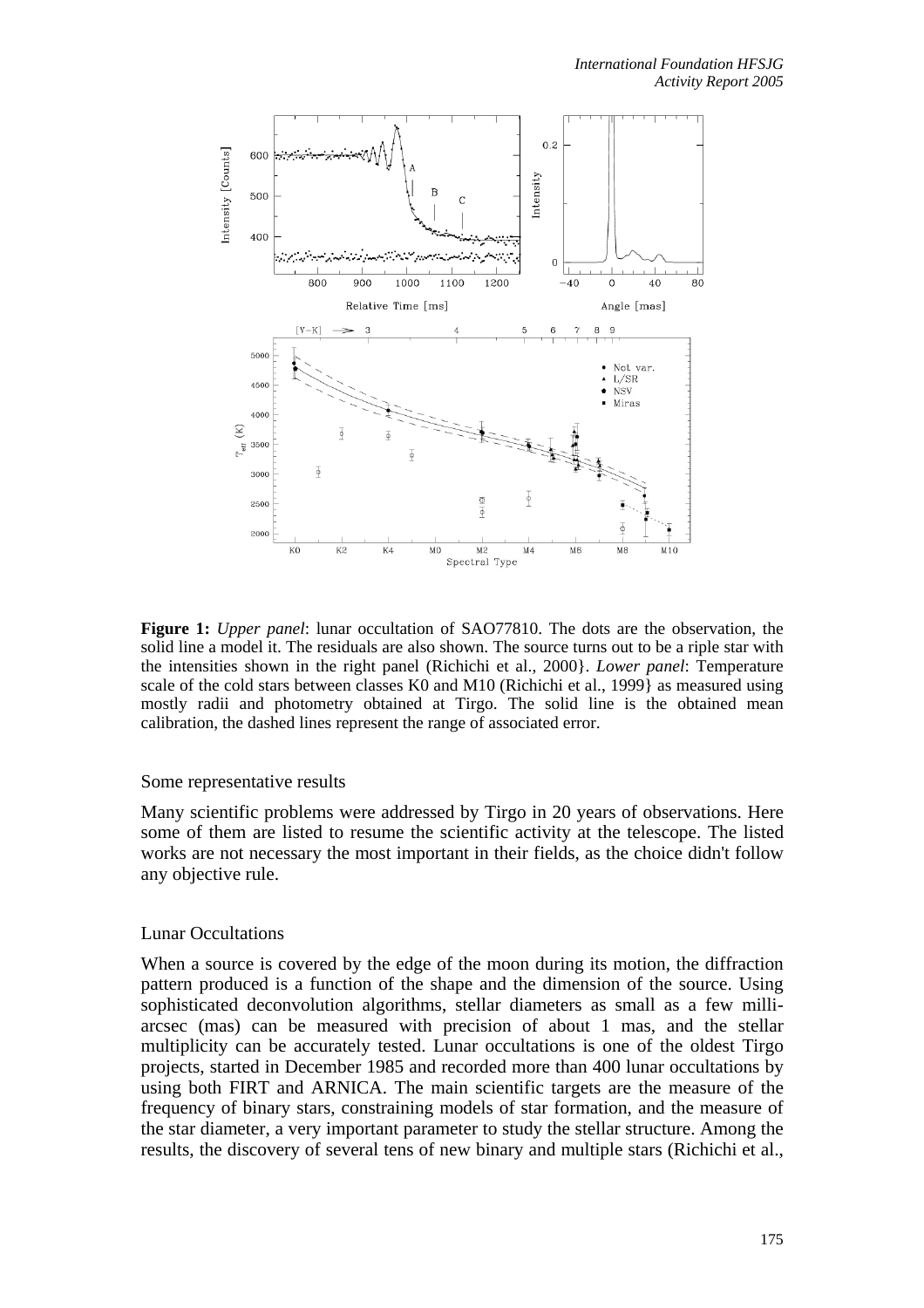2002) and the measured of the temperature scale of the cold stars (Richichi et al., 1999, see Fig. 1)



**Figure 2:** *Left panel*: Jupiter before and after the collisions with the fragments of the comet Shoemaker-Levy 9 in July 1994. Before the impacts only the polar caps of the planet are visible because of the use of a filter centered on a methane band. The bright spots outside the planet circle are the satellite Io and Europa. The loci of the impacts are visible near the southern cap in the second image. *Right panel*: the variation with rotation phase of the brightness of the K+W fragment. This evolution is well fitted by a simple sin function with the expected values of phase and period, indicating that the dust is geometrically thin and optically thick. The albedo of the dust can also be measured and the results support the hypothesis of the presence of silicate dust of 1 micron grains.

## **Comets**

Many comets, including SL9, Hyakutake and Hale-Bopp, were observed at Tirgo with several instruments. The collision between Jupiter and the comet Shoemaker-Levy 9 was observed in July 1994 using ARNICA. A custom narrow-band filter centered on a methane absorption band was used for this project. The atmosphere of the planet is opaque at this wavelength and therefore in this filter the planet appears dark, with some emission only from the polar caps (see Fig. 2). The fragments of the comet deposited dust on the outer layers of the atmosphere and therefore after the impacts these region appear bright due to the reflected solar light. By using ARNICA observations (Tozzi et al., 1994) measured the geometrical distribution of the dust and its albedo, giving information on the composition.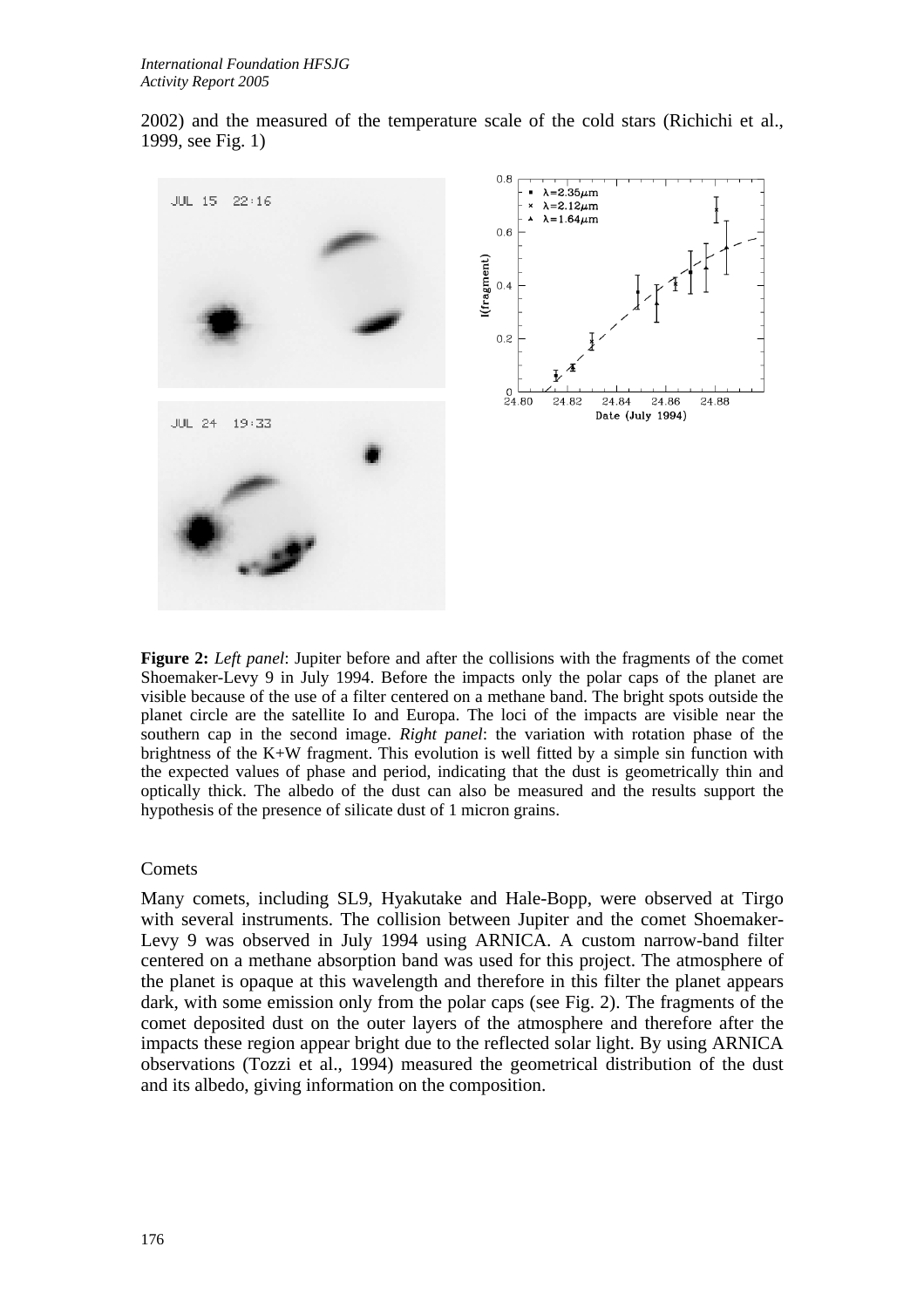

**Figure 3:** ARNICA and LONGSP observations of the Orion bar from Marconi et al., 1998. *Left panel*: composite ARNICA J, H and K image of the Orion bar. The positions of the LONGSP and IRSPEC slits are indicated. *Right panel*: variation of the brightness of various emission lines along the slit, tracing the gas and radiation conditions across the region. Dotted line: H(7-4); dashed line: H2 1-0S(1); solid line: FeII 1.64 $\mu$ m in the upper panel, OI 1.317 $\mu$ m in the lower panel.

Long wavelength observations

In 1982 a GaGe bolometer was used at Tirgo to obtain observations at 1mm of wavelength (Mandolesi et al., 1984) observed the giant molecular cloud W49 and detected it at the level of 1300 Jy. This is the longest wavelength ever reached at Tirgo.

The second-longest wavelength published measures were obtained at 34µm between 1983 and 1988 by using a Ge bolometer (Persi et al., 1990}. The target was a sample of OH/IR stars observed to derive the stellar mass loss rate and test the origin of the pumping of the OH maser. The Tirgo observations between 2 and 34µm nicely fit the IRAS data.

## Imaging and spectroscopy of the Orion bar

The Orion bar is one of the favorite targets for infrared astronomy, and Tirgo gave its contribution to the study of this region of active star formation. Marconi et al., (1998) used LONGSP to observe this region and study the stratification of the emission to derive density, temperature, geometric distribution and radiation field in the various emitting regions (see Fig. 3)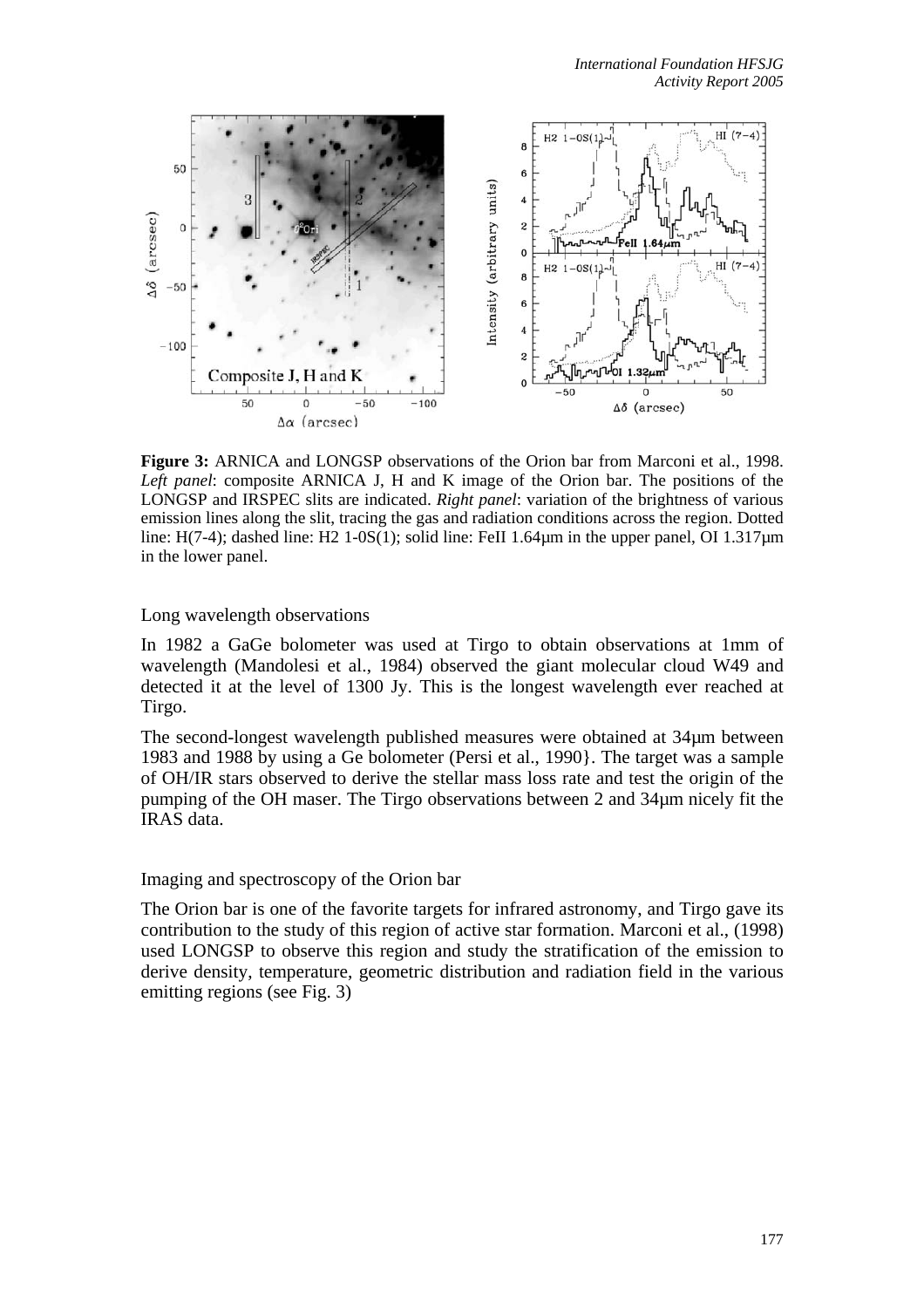

**Figure 4:** Color magnitude relation for the galaxy in the sample by Gavazzi et al. (1996, 2000), Black dots are ellipticals and S0s, circles and squares are later type galaxies. The two different behaviours are related to different formation histories and star populations.

# Surface brightness of galaxies

Gavazzi and co-workers have used ARNICA to observe over 900 galaxies of various morphological types in the H band. Observations spanned three years from 1995 and 1997 and produced the largest homogeneous sample on near-IR data of galaxies before 2MASS. The aim of this work was to measure the surface photometry of a large number of galaxies to study several issues related to the process of galaxy formation, as the color-magnitude relation (see Fig. 4, Gavazzi et al., 1996). As the mass-to-light ratio (M/L) in H and K does not depend on galaxy luminosity, the near-IR bands are in fact good tracer of the stellar mass.

The near-IR camera ARNICA had quite a large field-of-view among the cameras based on the 256x256 arrays. This allowed for the observations of large, nearby galaxies to study their detail properties. A large sample of galaxies (about 200) were observed in J, H and K by Hunt, Giovanardi, Moriondo and coworkers to deconvolve bulges and disks, extract a nuclear point-like component, study the color gradients due to both the stellar populations and to extinction effects, study the global scaling relations for disks and bulges, investigate the properties of the bars (Moriondo et al., 1998, 1999).

## Spectra of normal galaxies

The spectrometer LONGSP was used to observe a sample of large, nearby galaxies of morphological type between E and Sc to define the first set of template spectra on normal galaxies at near-IR wavelengths (Mannucci et al., 2000). 28 galaxies were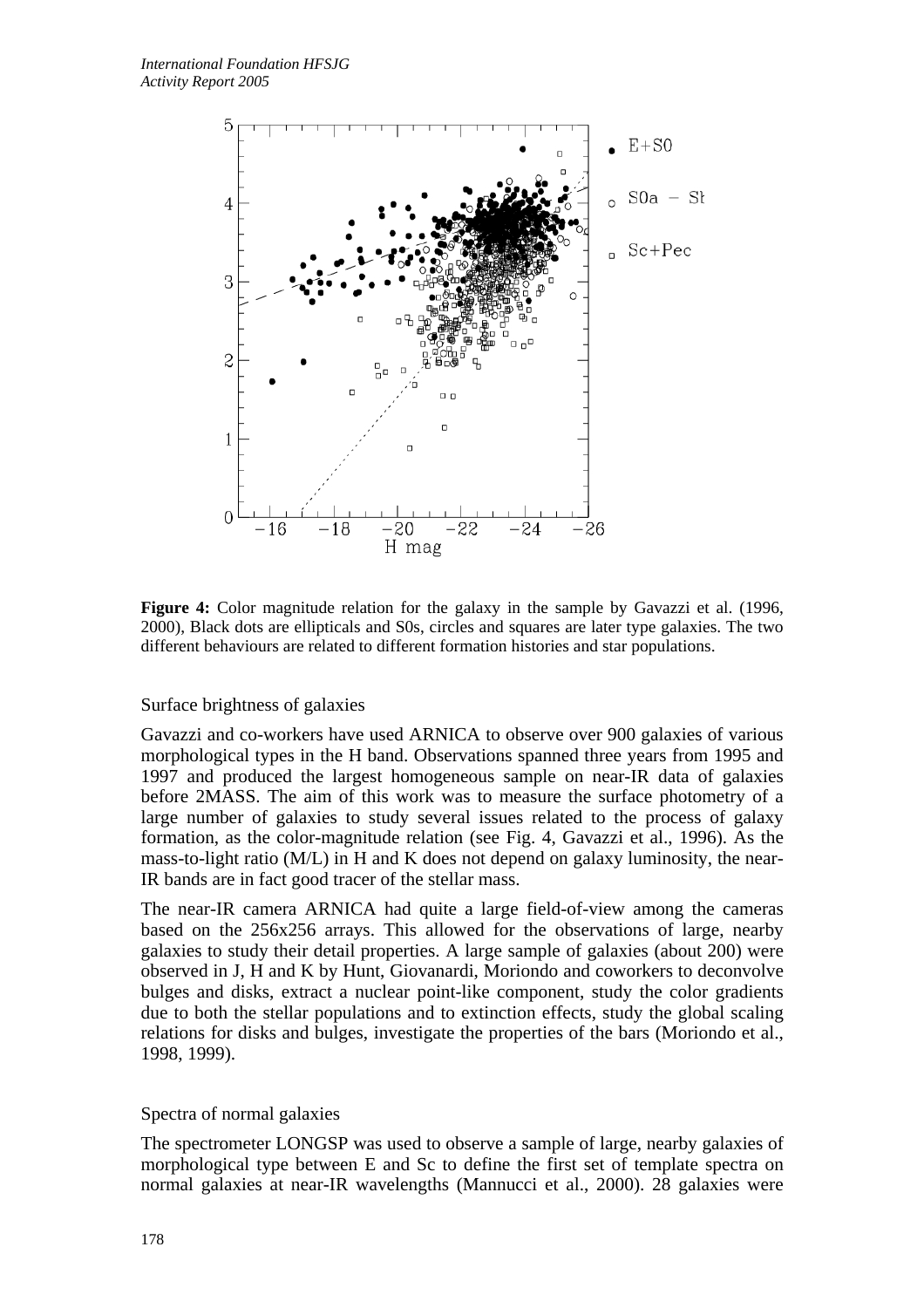observed in J, H and K using apertures similar to those used by Kinney et al., (1996) in the optical to define their catalog of template spectra, allowing a reliable matching of the two sets. The final uncertainties of the spectra are between 1 and 3%. These spectra are very useful to test the galaxy spectrophotometric models which are usually calibrated by using optical spectra only. The dominant stellar populations can also be studied by the ratio between the equivalent widths of several lines in the H and K bands (see Figure 5)



**Figure 5.** *Left panel:* comparison between the observed average spectrum of the elliptical galaxies (thick line) with the prediction by Bruzual & Charlot (2003) model for a simple stellar population 12 Gyr old. The overall spectral shape is very well fitted, while many absorption lines are not correctly reproduced. *Right panel*: Detail spectrum of the early-type galaxies in the H band (thick line) compared with various libraries of stellar spectra (Meyerset al., 1998, Pickles 1998) and with the Bruzual \& Charlot spectrum in the left panel.

References

Bruzual A., G., \& Charlot, S. 2003, in preparation Gavazzi, G., et al. 2000, A&AS ,142, 65

Gavazzi, G., et al. 1996, A&AS, 120, 489

Kinney, A. L., et al. 1996, ApJ, 467, 38

Mandolesi, N., et al. 1984, A&A ,133, 293

Mannucci, F., et al., 2001, MNRAS, 326, 745

Marconi, A., Testi, L., Natta, A., & Walmsley, C. M. 1998, A&A 330, 696

Meyer, M. R. et al., 1998, ApJ, 508, 397

Moriondo, G., Giovanardi, C., & Hunt, L.K. 1998, A\&A 130, 81

Moriondo, G., Giovanelli, R., & Haynes, M. P. 1999, A\&A 346, 415

Persi, P., et al., 1990, A&A, 237, 153

Pickles, A. J. 1998, PASP, 110, 863